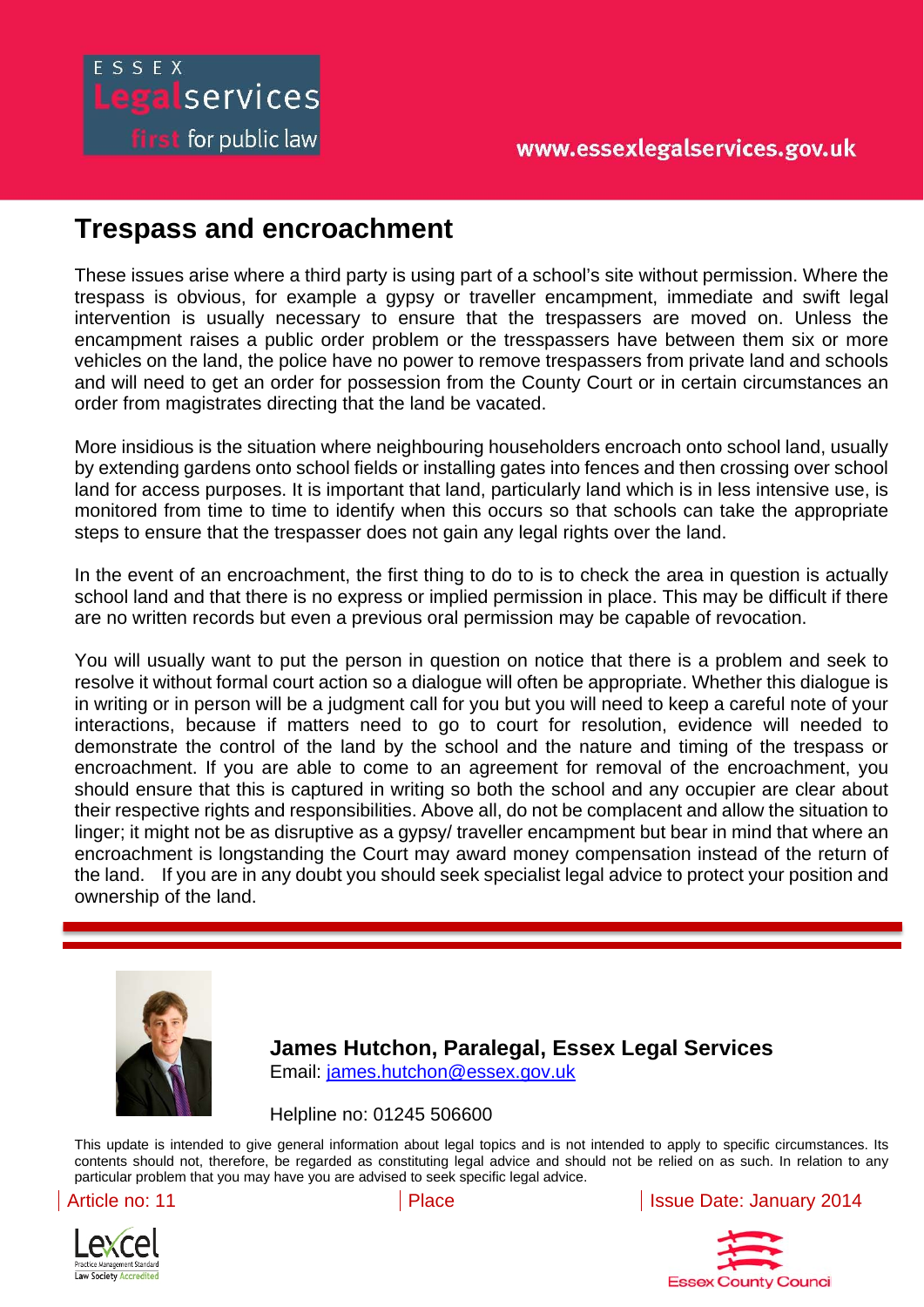## **Ownership of land**

egalservices

**first** for public law

The nature of land ownership or control differs depending on the type of school.

- 1. A community school is owned by the local education authority and consequently, so are its land and buildings.
- 2. Voluntary aided schools' land ownership is often complex. The school buildings may be owned by either the Diocese directly or through a Trust arrangement. The local education authority will own the playing fields.
- 3. Voluntary controlled schools will often but not always own their own buildings or be in the ownership of a trust arrangement. The local education authority will own the playing fields.
- 4. Foundation schools will have a governing body or a trust which owns the land including the playing fields.
- 5. Trust schools have a board of trustees which holds land on trust for the school including the playing fields.
- 6. Academies' land ownership depends on the category of school before the academy conversion. The land and buildings will either be held freehold by the academy trust or by a 125 year lease from the local education authority, or a combination of both.

land.pdf . Academies will need consent from the Education Funding Agency to dispose of any of their freehold land. The process of obtaining consent usually takes several months, unfortunately. constituting legal advice and should not be relied on as such. In relation to any particular problem that Where land was acquired subject to restrictions these restrictions may affect how the land can be used for other purposes. Others may have rights to use the land such as where leases or licences have been granted for others to use part of the site. In addition, the Government has brought in various restrictions on selling land which has been used for education purposes. The consent of the Secretary of State will be needed if the land or buildings have been used for school purposes in the last ten years. The position is summarised in the guidance 'Advice on the protection of school playing fields and public land', see Advice on the protection of school playing fields and public



**Julie Roberts, Property Section Leader, Essex Legal Services**  Email: julie.roberts@essex.gov.uk

Helpline no: 01245 506600

you may have you are advised to seek specific legal advice.

This update is intended to give general information about legal topics and is not intended to apply to specific circumstances. Its contents should not, therefore, be regarded as constituting legal advice and should not be relied on as such. In relation to any particular problem that you may have you are advised to seek specific legal advice.





Article no: 4 **Place Place Article Date: January 2014**